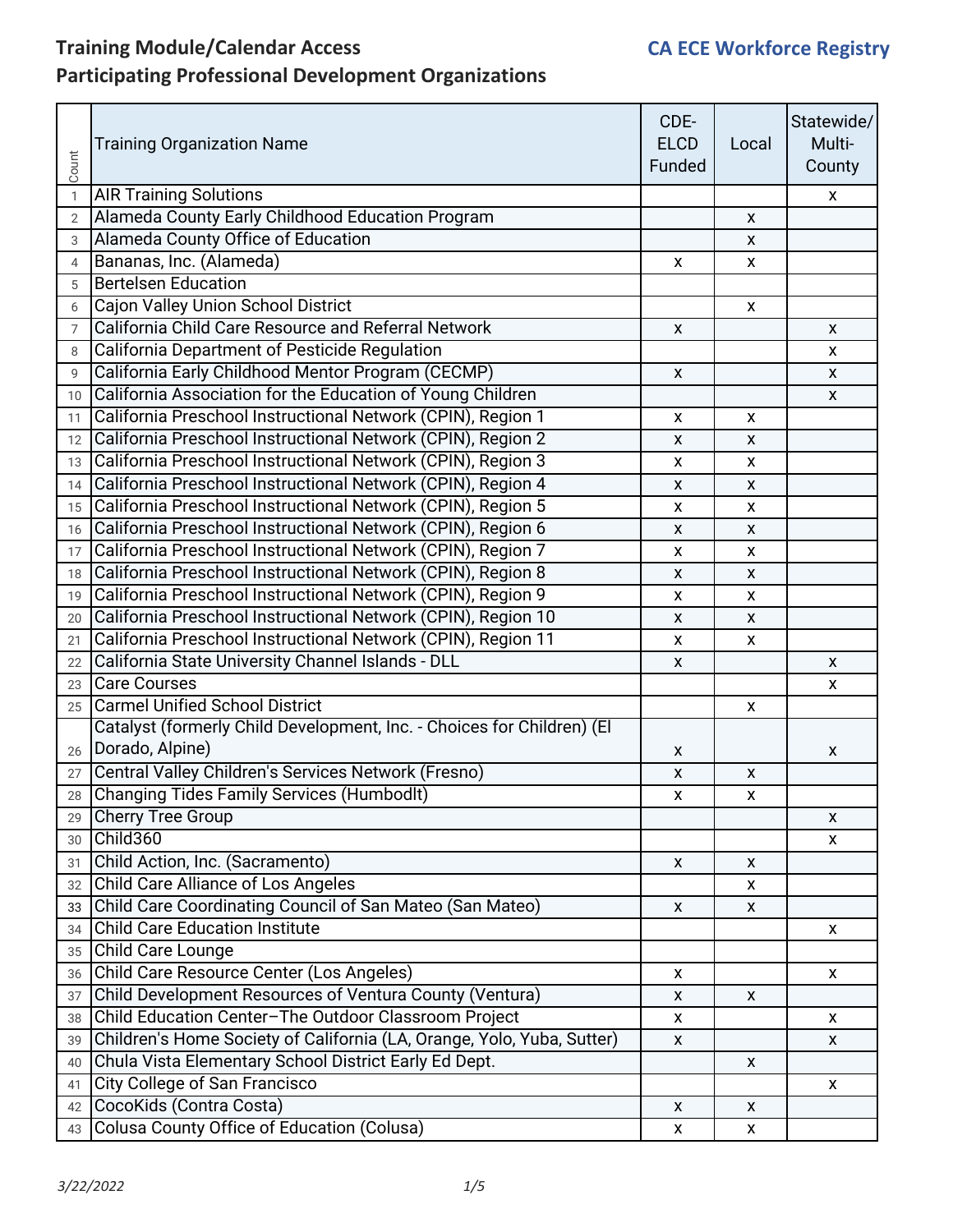| Count | <b>Training Organization Name</b>                                      | CDE-<br><b>ELCD</b><br>Funded | Local              | Statewide/<br>Multi-<br>County |
|-------|------------------------------------------------------------------------|-------------------------------|--------------------|--------------------------------|
| 44    | Community Action Partnership of Madera County (Madera)                 | X                             | X                  |                                |
| 45    | Community Action Partnership of San Luis Obispo, Inc. (SLO)            | X                             | x                  |                                |
| 46    | Community Child Care Council of Alameda County (Alameda)               | X                             | X                  |                                |
| 47    | Community Child Care Council of Santa Clara County, Inc. (Santa Clara) | X                             | X                  |                                |
| 48    | Community Child Care Council of Sonoma County (Sonoma)                 | X                             | X                  |                                |
| 49    | <b>Community Connection for Child Care (Kern)</b>                      | X                             | X                  |                                |
| 50    | Community Resources for Children (Napa)                                | X                             | X                  |                                |
| 51    | <b>Connections for Children (Los Angeles)</b>                          | X                             | X                  |                                |
| 52    | continuEd.com                                                          |                               |                    | X                              |
| 53    | Contra Costa County Office of Education                                |                               | X                  |                                |
| 54    | Crystal Stairs, Inc. (Los Angeles)                                     | x                             | X                  |                                |
| 55    | <b>CypherWorx</b>                                                      |                               |                    | X                              |
| 56    | Del Norte Child Care Council (Del Norte)                               | X                             | X                  |                                |
| 57    | Del Norte County Office of Education                                   |                               | X                  |                                |
| 58    | <b>Early Childhood Investigations Webinars</b>                         |                               |                    | X                              |
|       | 59 Early Edge California                                               |                               |                    | X                              |
| 61    | <b>Early Quality Matters - Nevada</b>                                  |                               | X                  |                                |
| 62    | edWeb.net                                                              |                               |                    | X                              |
|       | 63 EveryChild California (Formerly CCDAA)                              |                               |                    | X                              |
| 64    | Family Child Care at it's Best (Placer COE)                            | X                             |                    | X                              |
|       | 65 Family Resource & Referral Center (San Joaquin)                     | $\mathsf{x}$                  | X                  |                                |
| 66    | First 5 Alameda                                                        |                               | X                  |                                |
| 67    | <b>First 5 Calaveras</b>                                               |                               | X                  |                                |
|       | 68 First 5 Humboldt                                                    |                               | x                  |                                |
|       | 69 First 5 Monterey                                                    |                               | X                  |                                |
| 71    | <b>First 5 San Francisco</b>                                           |                               | x                  |                                |
|       | 70 First 5 San Joaquin                                                 |                               | X                  |                                |
| 72    | <b>First 5 Santa Clara</b>                                             |                               | X                  |                                |
| 73    | Frist 5 Santa Cruz                                                     |                               | X                  |                                |
| 74    | Fresno County Office of Education                                      |                               | X                  |                                |
| 75    | Glenn County Office of Education (Glenn, Tehama)                       | X                             |                    | X                              |
| 76    | Go Kids, Inc. (San Benito)                                             | X                             | X                  |                                |
| 77    | HiMama                                                                 |                               |                    | X                              |
|       | 78 Hively (formerly Child Care Links)                                  | X                             | X                  |                                |
| 79    | Human Response Network (Trinity)                                       | X                             |                    | X                              |
| 80    | <b>IMPACT Hub Region 4</b>                                             |                               | x                  |                                |
| 81    | <b>Imperial County ECE Training Consortia</b>                          |                               | X                  |                                |
| 82    | Imperial County Office of Education (Imperial)                         | $\mathsf{x}$                  |                    | X                              |
| 84    | Infant/Child Enrichment Services, Inc. (Mariposa, Tuolumne)            | $\pmb{\mathsf{X}}$            | X                  |                                |
| 85    | Instituto Familiar De La Raza, Inc.                                    |                               | X                  |                                |
| 86    | International Institute of Los Angeles                                 |                               | X                  |                                |
|       | 87   Inyo County Superintendent of Schools                             | $\pmb{\mathsf{X}}$            |                    | X                              |
|       | 88   Inyo/Mono Advocates for Community Action, Inc. (Mono, Inyo)       | $\pmb{\mathsf{x}}$            | $\pmb{\mathsf{X}}$ |                                |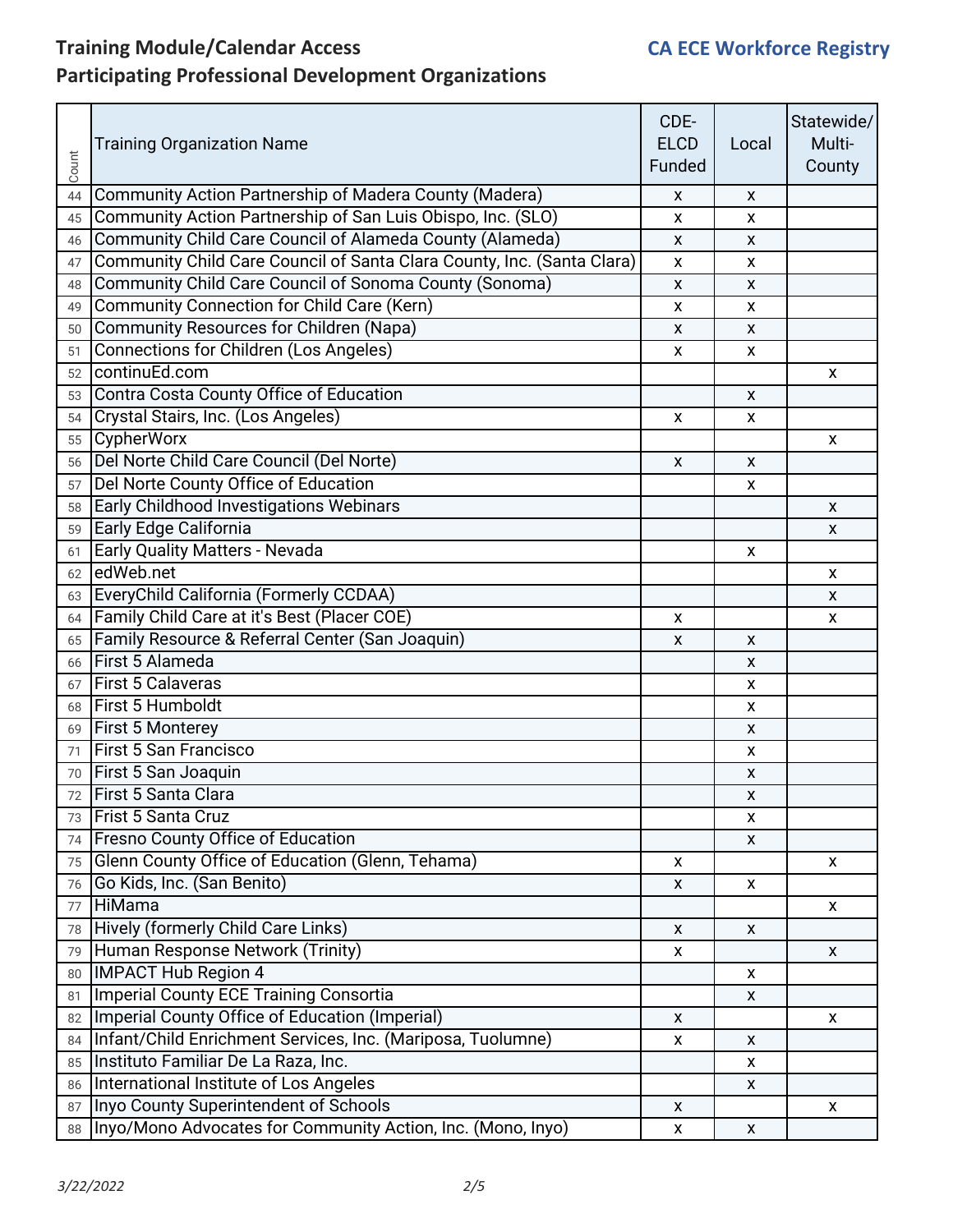| Count | <b>Training Organization Name</b>                                         | CDE-<br><b>ELCD</b><br>Funded | Local        | Statewide/<br>Multi-<br>County |
|-------|---------------------------------------------------------------------------|-------------------------------|--------------|--------------------------------|
| 89    | Jewish Family and Community Services East Bay (Alameda)                   |                               | X            |                                |
| 90    | <b>Kern Early Stars</b>                                                   |                               | X.           |                                |
| 91    | Kings Community Action Organization (Kings)                               | X                             | X            |                                |
| 92    | Kings County Office of Education                                          |                               | X.           |                                |
| 93    | <b>LACOE Head Start and Early Learning Division</b>                       |                               | X            |                                |
| 94    | Lassen County Office of Education (Lassen)                                | X                             | X            |                                |
| 95    | Madera County Superintendent of Schools                                   |                               | X.           |                                |
| 96    | Marin Child Care Council (Marin)                                          | X                             |              |                                |
| 97    | Marin County Office of Education                                          | X                             | X            |                                |
| 98    | Merced County Office of Education (Merced)                                | X                             |              | X                              |
|       | 99 Mexican American Opportunity Foundation (LA, Monterey)                 | X                             | X            |                                |
|       | 100 Mono/Inyo County Childcare Quality System                             |                               | X            |                                |
|       | 101   Monterey County Office of Education                                 |                               |              | X                              |
|       | 102 North Coast Opportunities (Lake, Mendicino)                           | X                             | $\mathsf{x}$ |                                |
|       | 103 Oakland Unified School District                                       |                               | X            |                                |
|       | 104 Office of Early Care and Education, City/County of San Francisco      |                               | X.           |                                |
|       | 105 Options for Learning (Los Angeles)                                    | X                             | X            |                                |
|       | 106 Orange County Department of Education                                 |                               |              | X                              |
|       | Partnerships for Education, Articulation and Coorindation through         |                               |              |                                |
|       | 107 Higher Education (PEACH)                                              |                               | X.           |                                |
|       | 108 Pathways (Los Angeles)                                                | X                             | X            |                                |
|       | 109 Placer County Office of Education (Placer)                            | X                             | X            |                                |
|       | 110 Plumas Rural Services (Plumas)                                        | X                             | X            |                                |
|       | 111 Pomona Unified School District Child Development Office (San Bernardi | X                             |              | X                              |
|       | 112 ProSolutions Training                                                 |                               |              | X                              |
|       | 113 QCC - Region 3 (El Dorado)                                            |                               | X            |                                |
|       | 114 Quality Counts - El Dorado (El Dorado COE)                            |                               | X            |                                |
|       | 115 Quality Counts San Luis Obispo                                        |                               | X            |                                |
|       | 116 Quality Counts Sonoma                                                 |                               | X            |                                |
|       | 117 Quality Matters - Monterey                                            |                               | X            |                                |
|       | 118 Quality Start Riverside County                                        |                               |              | X                              |
|       | 119 Quarum eLearning                                                      |                               |              | X                              |
|       | 120 Region 2 Hub - Quality Counts                                         |                               | X            |                                |
|       | 121 Richmond Area Multi-Service, Inc.                                     |                               | X            |                                |
|       | 122 River to Coast Children's Services (Sonoma)                           | X                             | X            |                                |
|       | 123 Riverside County Office of Education (Riverside)                      | X                             | X            |                                |
|       | 124 Sacramento County Office of Education                                 |                               | X            |                                |
|       | 125 San Bernardino County Superintendent of Schools                       |                               | X            |                                |
|       | 126 San Diego County Office of Education                                  |                               | X            |                                |
|       | 127 San Francisco State University - Marian Wright Edelman Institute      |                               | X            |                                |
|       | 128 San Francisco Unified School District                                 |                               | X            |                                |
|       | 129 San Joaquin County Office of Education                                |                               | X            |                                |
|       | 130 San Jose Public Library - Early Education Services                    |                               | X            |                                |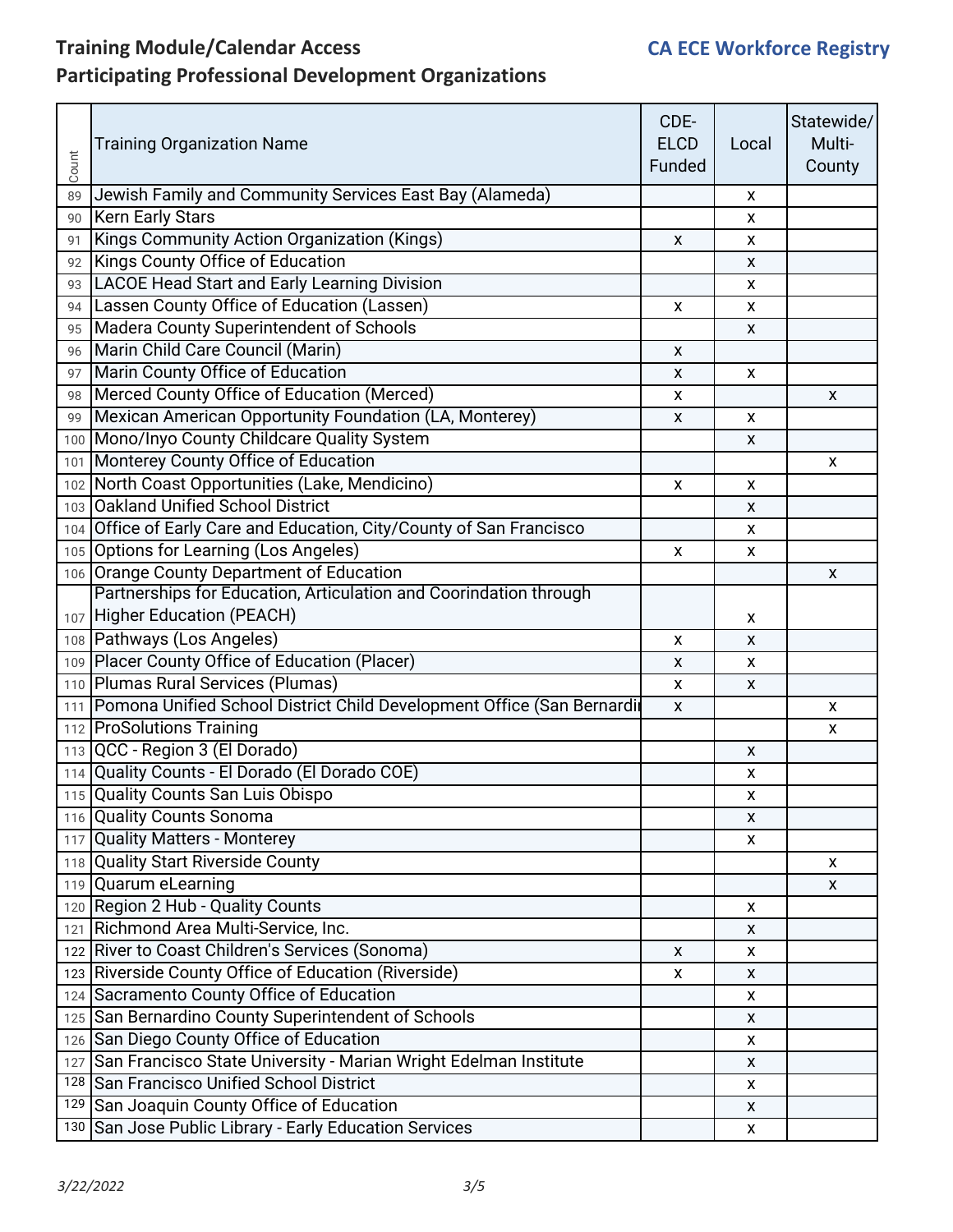| Count | <b>Training Organization Name</b>                                         | CDE-<br><b>ELCD</b><br>Funded | Local        | Statewide/<br>Multi-<br>County |
|-------|---------------------------------------------------------------------------|-------------------------------|--------------|--------------------------------|
|       | 131 San Luis Obispo County Office of Education - ADMINISTRATION           |                               | x            |                                |
|       | 132 San Mateo County Office of Educaiton                                  |                               | X            |                                |
|       | 133 Santa Barbara County Education Office                                 |                               | X            |                                |
|       | 134 Santa Barbara Family Care Center (Santa Barbara)                      | X                             | X            |                                |
|       | 134 Santa Clara County Office of Education                                |                               | X.           |                                |
|       | 135 Santa Cruz County Superintendent of Schools (Santa Cruz)              | X                             | X            |                                |
|       | 136 Shasta County Superintendent of Schools (Shasta, Tehama)              | X                             |              | X                              |
|       | 137 Sierra Nevada Children's Services (Nevada, Sierra)                    | X                             | X            |                                |
|       | 138 Siskiyou Child Care Council (Siskiyou)                                | X                             |              | X                              |
|       | 139 Skyline College                                                       |                               | X.           |                                |
|       | 140 Solano County Office of Education                                     |                               | X            |                                |
|       | 141 Solano Family & Children's Services (Solano)                          | X                             | X            |                                |
|       | 142 Sonoma County Office of Education                                     |                               | X            |                                |
|       | 143 Stanislaus County Office of Education (Stanislaus)                    | X                             | X            |                                |
|       | 144 Support for Families of Children with Disabilities                    |                               |              | X                              |
|       | 145 Supporting the Advancement of Learning Stories in America             |                               |              | X                              |
|       | 146 Tandem, Partners in Early Learning                                    |                               |              | X                              |
|       | 147 Teaching Strategies LLC                                               |                               |              | X                              |
|       | 148 Teachstone                                                            |                               | X            |                                |
|       | 149 The Children's Council of San Francisco (San Francisco)               | X                             |              | X                              |
|       | 150 The Early Childhood Academy                                           |                               |              | X                              |
|       | 151 The Resource Connection - (Calaveras, Amador)                         | X                             | X            |                                |
|       | 152 Training, Employment, & Community Help, Inc. (Modoc)                  | X                             | X            |                                |
|       | 153 Tulare County Office of Education (Tulare)                            | X                             | X            |                                |
|       | 154 University of California - Merced ECEC                                |                               | X            |                                |
|       | 154 Valley Oak Children's Services (Butte)                                | X                             |              | x                              |
|       | 155 WestEd - Beginning Together                                           | X                             |              | X                              |
|       | 156 WestEd - California Collaborative on the Social and Emotional         |                               |              |                                |
|       | Foundations in Early Learning (CSEFEL)                                    | X                             |              | x                              |
|       | 157 WestEd - California Early Childhood Online (CECO)                     | X                             |              | X                              |
|       | 158   WestEd - California Inclusion & Behavior Consultant Network (CIBCN) | X                             |              | x                              |
|       | 159   WestEd - California Preschool Instructional Network (CPIN)          | X                             |              | X                              |
|       | 160 West Ed - Child Care Forum                                            | X                             |              | X                              |
|       | WestEd - Desired Results Training and Technical Assistance Project        |                               |              |                                |
|       | 161 (DRTTAP)                                                              | X                             |              | X                              |
|       | 162   WestEd - Faculty Initiative Project (FIP)                           | $\pmb{\mathsf{X}}$            |              | $\pmb{\mathsf{X}}$             |
|       | 163   WestEd - PITC Partners for Quality Regional Support Network (PQRSN) | X                             |              | X                              |
|       | 164 WestEd - Preschool Development Block Grant                            | X                             |              | X                              |
|       | 165 WestEd - Program for Infant/Toddler Care (PITC)                       | X                             | X.           |                                |
|       | 166 WestEd - San Francisco Quality Connections                            |                               | X            |                                |
|       | 167 WestEd E3 Institute                                                   |                               | X            |                                |
|       | 168 Westside Infant-Family Network                                        |                               |              |                                |
|       | 169 Wu Yee Children's Services - ADMINISTRATION (San Francisco)           | X                             | $\mathsf{X}$ |                                |